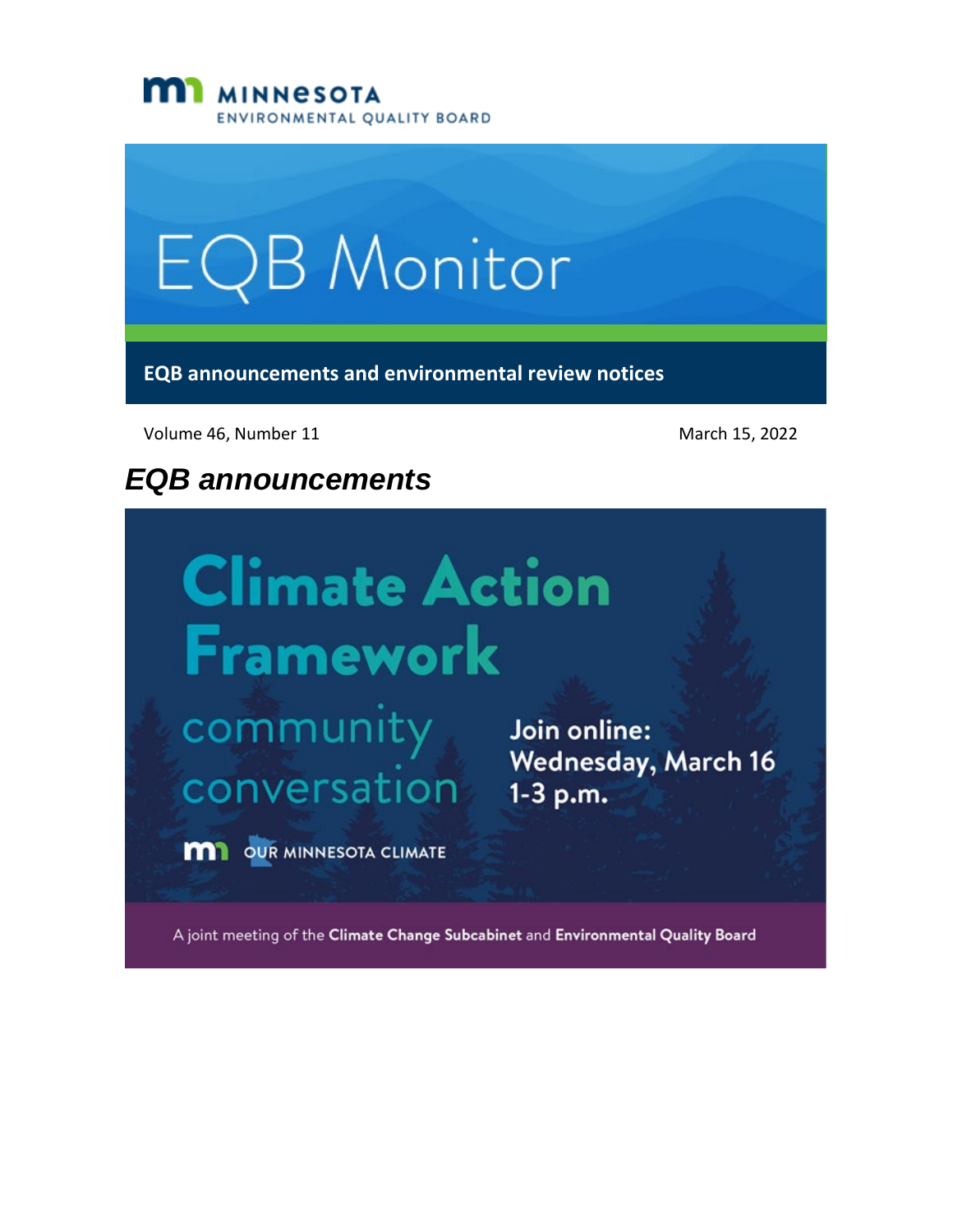#### **Join EQB at the Climate Action Framework Community Conversation**

#### **Wednesday, March 16 from 1:00 p.m. to 3:00 p.m. | [Join the meeting](https://minnesota.webex.com/minnesota/j.php?MTID=m0d87027b47e4588e07b06a9f31b2835a)**

You're invited to join Minnesota's [Climate Change Subcabinet](https://climate.state.mn.us/subcabinet) and Environmental Quality Board for a discussion on our climate future. This two-hour virtual event will highlight the basics of Minnesota's draft [Climate Action Framework](https://climate.state.mn.us/minnesotas-climate-action-framework) with time for discussion and feedback from participants.

Have questions for our panelists? Follow us o[n Twitter,](https://gcc02.safelinks.protection.outlook.com/?url=https%3A%2F%2Fwww.facebook.com%2FMnEQB%2F&data=04%7C01%7CKatrina.Hapka%40state.mn.us%7C4ecb64fe56504cfd585008da06a43316%7Ceb14b04624c445198f26b89c2159828c%7C0%7C0%7C637829599679386853%7CUnknown%7CTWFpbGZsb3d8eyJWIjoiMC4wLjAwMDAiLCJQIjoiV2luMzIiLCJBTiI6Ik1haWwiLCJXVCI6Mn0%3D%7C3000&sdata=p60ftf8cbyty%2F9nIzF3ejiAcQ4LBEB%2FZ5hPngR3idSo%3D&reserved=0) [Facebook,](https://gcc02.safelinks.protection.outlook.com/?url=https%3A%2F%2Ftwitter.com%2FMnEQB&data=04%7C01%7CKatrina.Hapka%40state.mn.us%7C4ecb64fe56504cfd585008da06a43316%7Ceb14b04624c445198f26b89c2159828c%7C0%7C0%7C637829599679386853%7CUnknown%7CTWFpbGZsb3d8eyJWIjoiMC4wLjAwMDAiLCJQIjoiV2luMzIiLCJBTiI6Ik1haWwiLCJXVCI6Mn0%3D%7C3000&sdata=JD7y0DGMkNOw4koSZmaWpXGjNer%2Buy341KUo23B4kF0%3D&reserved=0) or [LinkedIn](https://gcc02.safelinks.protection.outlook.com/?url=https%3A%2F%2Fwww.linkedin.com%2Fcompany%2Fmn-environmental-quality-board%2F&data=04%7C01%7CKatrina.Hapka%40state.mn.us%7C4ecb64fe56504cfd585008da06a43316%7Ceb14b04624c445198f26b89c2159828c%7C0%7C0%7C637829599679386853%7CUnknown%7CTWFpbGZsb3d8eyJWIjoiMC4wLjAwMDAiLCJQIjoiV2luMzIiLCJBTiI6Ik1haWwiLCJXVCI6Mn0%3D%7C3000&sdata=%2BgFFAQ82IRQGjYBBb82WjpoNw93OW2HAMlAEwxv3Beo%3D&reserved=0) and send us a message with a question you'd like to discuss.

#### [View the event program](https://www.eqb.state.mn.us/sites/default/files/documents/01-%20Agenda%20final%202022.03.02.pdf)

#### **Climate Change and Environmental Review Speaker Series**

Throughout the Climate Change and Environmental Review Pilot Program, EQB will host a monthly Speaker Series open to anyone that will feature presentations by technical experts about incorporating [climate information](https://www.eqb.state.mn.us/content/climate-change-and-environmental-review-pilot-program) into Environmental Assessment Worksheets.

#### **Get to know the MnDOT MICE GHG Calculator March 24th, 2022 10:00 AM – 11:00 AM**

Join the Minnesota Department of Transportation for overview and demonstration of the Minnesota Infrastructure Carbon Estimator (MICE) tool used to provide calculations for both operations and construction emissions for transportation projects.

[Join us using Webex](https://www.eqb.state.mn.us/content/climate-change-and-environmental-review-pilot-program)

## **Registration open for participation in Climate Change and Environmental Review Pilot Program**

EQB is seeking local responsible governmental units (RGUs) and consultants interested in participating in a pilot program that will assess the efficiency and effectiveness of climate information by testing a draft revised Environmental Assessment Worksheet. Participants will benefit from shared learning as well as training provided by technical experts. Registration is open to all RGUs and consultants, regardless of whether you are actively reviewing a project. This cohort-based program will begin in early 2022. [Register now!](https://survey.mn.gov/s.asp?k=163603591800)

If you are not eligible to register, but would like to receive updates about the Pilot Program, please [sign-up here.](https://public.govdelivery.com/accounts/MNEQB/subscriber/new?topic_id=MNEQB_60)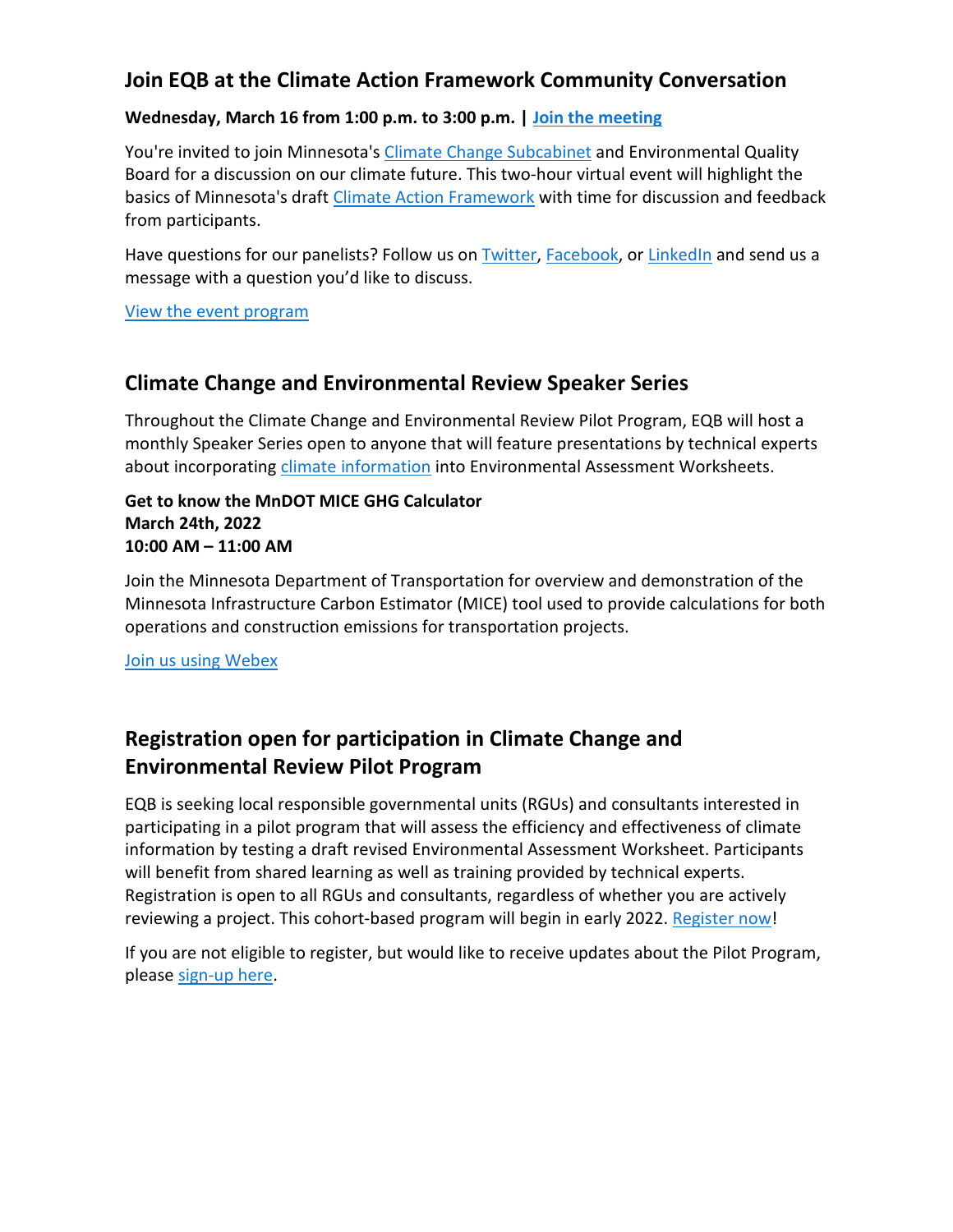# *Environmental review notices*



# **Environmental review project notices**

EQB publishes environmental review notices provided by responsible governmental units. For more information on a project undergoing environmental review, click on the individual project links below. You can also find information about active projects in your community on th[e Environmental Review Projects Interactive Map.](https://gcc02.safelinks.protection.outlook.com/?url=https%3A%2F%2Fmpca.maps.arcgis.com%2Fapps%2Fwebappviewer%2Findex.html%3Fid%3D2cb4bf017b21490d9af80cb081a3a279&data=04%7C01%7CKatrina.Hapka%40state.mn.us%7C4ecb64fe56504cfd585008da06a43316%7Ceb14b04624c445198f26b89c2159828c%7C0%7C0%7C637829599679386853%7CUnknown%7CTWFpbGZsb3d8eyJWIjoiMC4wLjAwMDAiLCJQIjoiV2luMzIiLCJBTiI6Ik1haWwiLCJXVCI6Mn0%3D%7C3000&sdata=4%2BU3SYXaj70BD4kH%2BIjImKTFOtcXE5medaV58T9ZDdc%3D&reserved=0)

**We need your feedback:** Some governmental units are completing environmental review using the draft revised Environmental Assessment Worksheet (EAW) form that includes information about greenhouse gases and climate change. These reviews are noted below with a star (\*) in front of the project title. Help us understand the usefulness of the climate change information in these EAWs by completing a **[brief](https://survey.mn.gov/s.asp?k=164495461538)  [survey](https://survey.mn.gov/s.asp?k=164495461538)**. Your feedback is important to the Environmental Quality Board and will inform decision making on the final EAW form.

### **Miller Creek Channel and Floodplain Restoration Project**

**Location:** Duluth, St. Louis County **Process:** Environmental Assessment Worksheet (EAW) **Step:** EAW Available **End of Comment Period:** April 14, 2022 **Project Description:** This project will restore a straightened section of Miller Creek and Miller Creek Tributary 1 to a more stable, meandering channel. Miller Creek is a designated trout stream impaired for lack of coldwater assemblage due to temperature. The project will re-establish natural stream processes, re-connect the creek to its floodplain, and create quality habitat.

**Link to Public Documents:** [Miller Creek Channel and Floodplain Restoration Project](https://gcc02.safelinks.protection.outlook.com/?url=https%3A%2F%2Fwww.southstlouisswcd.org%2Fwp-content%2Fuploads%2F2022%2F03%2FMiller-Creek-Channel-and-Floodplain-Restoration-Project-EAW.pdf&data=04%7C01%7CKatrina.Hapka%40state.mn.us%7C4ecb64fe56504cfd585008da06a43316%7Ceb14b04624c445198f26b89c2159828c%7C0%7C0%7C637829599679386853%7CUnknown%7CTWFpbGZsb3d8eyJWIjoiMC4wLjAwMDAiLCJQIjoiV2luMzIiLCJBTiI6Ik1haWwiLCJXVCI6Mn0%3D%7C3000&sdata=Ztl%2FvAKNtkOFy8Bln3ZwPo6uBOjvbZuxnHJE13sBy%2F0%3D&reserved=0)  [EAW](https://gcc02.safelinks.protection.outlook.com/?url=https%3A%2F%2Fwww.southstlouisswcd.org%2Fwp-content%2Fuploads%2F2022%2F03%2FMiller-Creek-Channel-and-Floodplain-Restoration-Project-EAW.pdf&data=04%7C01%7CKatrina.Hapka%40state.mn.us%7C4ecb64fe56504cfd585008da06a43316%7Ceb14b04624c445198f26b89c2159828c%7C0%7C0%7C637829599679386853%7CUnknown%7CTWFpbGZsb3d8eyJWIjoiMC4wLjAwMDAiLCJQIjoiV2luMzIiLCJBTiI6Ik1haWwiLCJXVCI6Mn0%3D%7C3000&sdata=Ztl%2FvAKNtkOFy8Bln3ZwPo6uBOjvbZuxnHJE13sBy%2F0%3D&reserved=0)

**Location of Public Documents:** South St. Louis Soil and Water Conservation District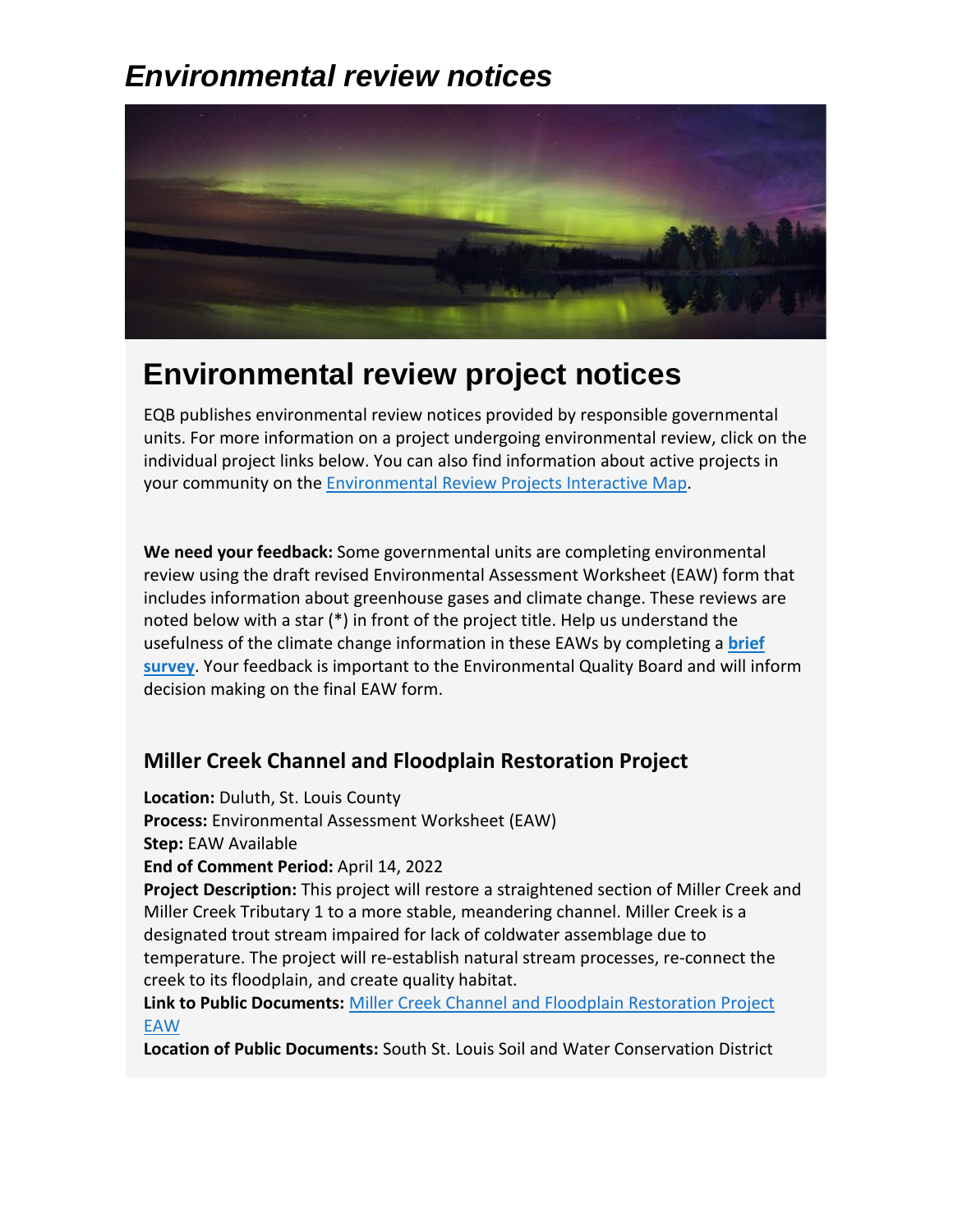office, 4215 Enterprise Circle, Duluth MN 55811 **Responsible Governmental Unit (RGU) and Contact:** South St. Louis Soil and Water Conservation District, [Tim Beaster,](mailto:tim.beaster@southstlouisswcd.org) 218-723-4867

#### **\*Big 39 and Little 39 Creek Mitigation Project**

**Location:** Beaver Bay Township, Lake County **Process:** EAW **Step:** EAW Available **End of Comment Period:** April 14, 2022

**Project Description:** The proposed project would restore 2,072 linear feet of historically degraded Big 39 Creek and 5,672 linear feet of Little 39 Creek. Once completed, the restoration would reestablish natural stream processes, improve floodplain connectivity, establish a meandered pattern, and provide additional habitat features such as wood and rock structures. The project, located in Beaver Bay Township in Lake County, is proposed by Northshore Mining Company and would mitigate and compensate for the partial loss of function these waterbodies experienced when they were straightened in the 1970s during construction of the Milepost 7 tailings basin.

**Link to Public Documents:** [Big 39 and Little 39 Creek Mitigation Project EAW](https://www.dnr.state.mn.us/input/environmentalreview/big-39-and-little-39-creek-mitigation-project/index.html) **Location of Public Documents:** Duluth Public Library, 221 W. First Street, Duluth, MN 55802

**RGU and Contact:** Department of Natural Resources, [Sara Mielke](mailto:sara.mielke@state.mn.us), 651-259-5723

#### **Aggregate Industries Nelson Mine Backwater Project**

**Location:** Cottage Grove, Washington County **Process:** Environmental Impact Statement (EIS) **Step:** EIS Scoping EAW and Draft Scoping Decision **End of Comment Period:** April 14, 2022

**Project Description:** Aggregate Industries – MWR, Inc. ("Aggregate Industries") is proposing to move its mine area, which supports the existing Nelson Sand & Gravel Mine Facility, onto an approximately 395-acre parcel of privately owned land that the company leases in the backwaters of the Mississippi River. Although it leases the mining area, Aggregate Industries owns the land where the processing plant infrastructure is located. The planned shift in mine area would take place across an approximately 20 to 25-year period. The project is in the Scoping phase of a Statemandated EIS.

**Link to Public Documents:** [Aggregate Industries Nelson Mine Backwater Project EIS](https://gcc02.safelinks.protection.outlook.com/?url=https%3A%2F%2Fwww.cottagegrovemn.gov%2F598%2FAggregate-Industries&data=04%7C01%7CKatrina.Hapka%40state.mn.us%7C4ecb64fe56504cfd585008da06a43316%7Ceb14b04624c445198f26b89c2159828c%7C0%7C0%7C637829599679386853%7CUnknown%7CTWFpbGZsb3d8eyJWIjoiMC4wLjAwMDAiLCJQIjoiV2luMzIiLCJBTiI6Ik1haWwiLCJXVCI6Mn0%3D%7C3000&sdata=yyaUJMqpLzndDXtD8ALlCBGyYR9IHacg%2BtZMZOmG4Rw%3D&reserved=0)  [Scoping EAW and Draft Scoping Decision](https://gcc02.safelinks.protection.outlook.com/?url=https%3A%2F%2Fwww.cottagegrovemn.gov%2F598%2FAggregate-Industries&data=04%7C01%7CKatrina.Hapka%40state.mn.us%7C4ecb64fe56504cfd585008da06a43316%7Ceb14b04624c445198f26b89c2159828c%7C0%7C0%7C637829599679386853%7CUnknown%7CTWFpbGZsb3d8eyJWIjoiMC4wLjAwMDAiLCJQIjoiV2luMzIiLCJBTiI6Ik1haWwiLCJXVCI6Mn0%3D%7C3000&sdata=yyaUJMqpLzndDXtD8ALlCBGyYR9IHacg%2BtZMZOmG4Rw%3D&reserved=0)

**Location of Public Documents:** Cottage Grove City Hall, 12800 Ravine Parkway, Cottage Grove, MN 55016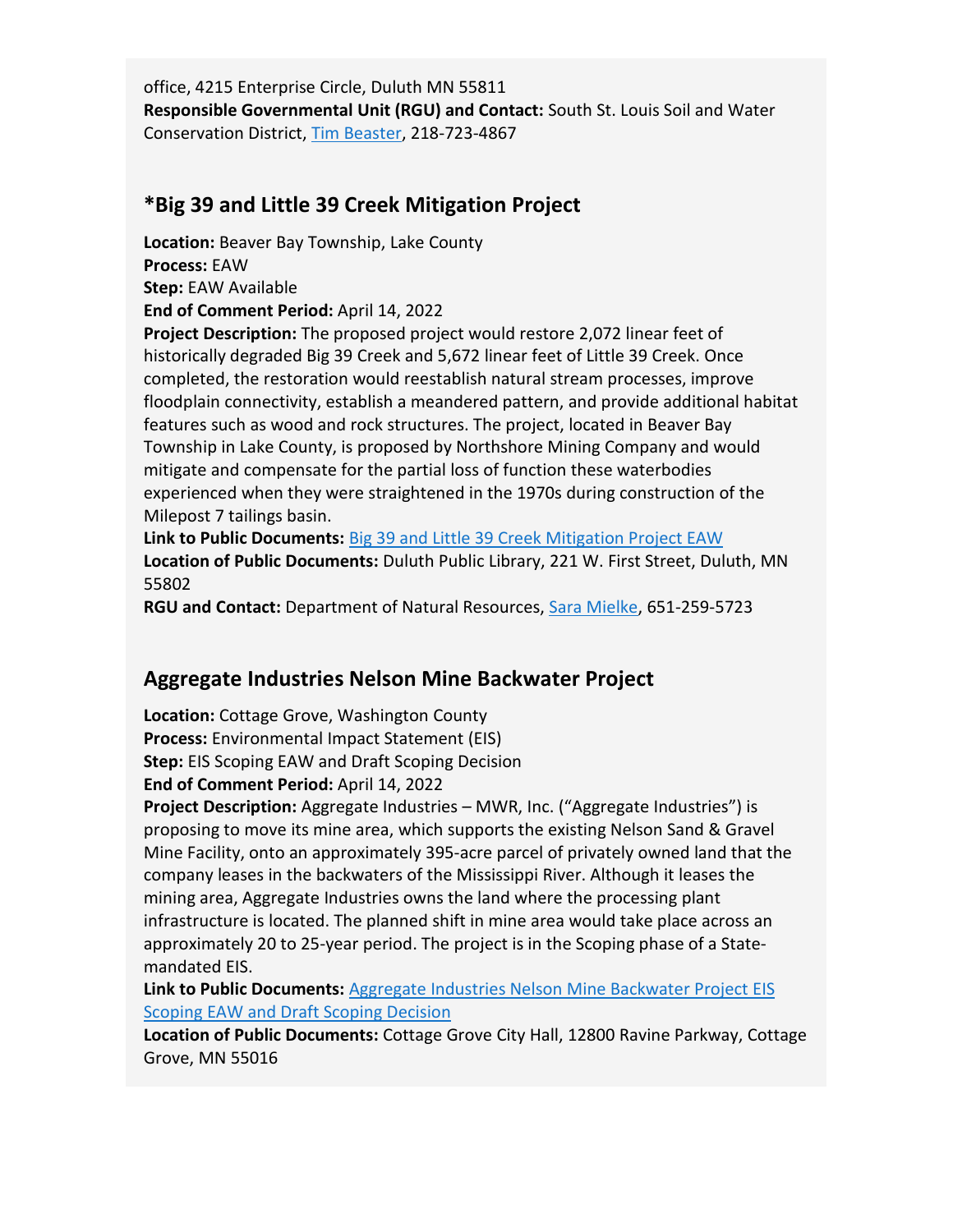**Public Meeting Date, Time, Location:** March 28, 2022, 7pm, Cottage Grove City Hall, 12800 Ravine Parkway, Cottage Grove, MN 55016 **Public Meeting Additional Details:** The public meeting will be a public hearing item at the regularly-scheduled March 28 Cottage Grove Planning Commission meeting. **RGU and Contact:** City of Cottage Grove, [Emily Schmitz](mailto:eschmitz@cottagegrovemn.gov), 651-458-2874

#### **East Gateway Redevelopment**

**Location:** Minneapolis, Hennepin County **Process:** Alternative Urban Areawide Review (AUAR) **Step:** Draft Order for Review **End of Comment Period:** April 14, 2022

**Project Description:** The AUAR study area encompasses 24 parcels on approximately 12 acres in the City of Minneapolis, Hennepin County, Minnesota. The study area is bounded to the north by University Avenue Southeast, Oak Street Southeast and Ontario Street Southeast to the west, Delaware Street Southeast to the south, and Huron Boulevard Southeast to the east. The study area currently includes residential and commercial property and a stormwater basin. Two development scenarios are proposed for evaluation in the AUAR. Scenario 1 represents the density of the development proposed within the AUAR study area. Scenario 2 represents a higher density development based on the City's Transit 30 Built Form district, which calls for building heights of 10 to 30 stories. All buildings in Scenario 2 are assumed to be 20 stories, except those that are proposed to be more than 20 stories in Scenario 1; these are assumed to be 30 stories in Scenario 2.

**Link to Public Documents:** [East Gateway Redevelopment Draft Order for Review](https://gcc02.safelinks.protection.outlook.com/?url=https%3A%2F%2Fwww2.minneapolismn.gov%2Fbusiness-services%2Fplanning-zoning%2Fenvironmental-review%2Feast-gateway-redevelopment%2F&data=04%7C01%7CKatrina.Hapka%40state.mn.us%7C4ecb64fe56504cfd585008da06a43316%7Ceb14b04624c445198f26b89c2159828c%7C0%7C0%7C637829599679386853%7CUnknown%7CTWFpbGZsb3d8eyJWIjoiMC4wLjAwMDAiLCJQIjoiV2luMzIiLCJBTiI6Ik1haWwiLCJXVCI6Mn0%3D%7C3000&sdata=LE6kHxNJ9cIaqJ7YcCtAQmCewW9osS9lu3kN%2FqEMDc0%3D&reserved=0) **Location of Public Documents:** Public Service Building, 505 4th Avenue South, #320, Minneapolis, MN 55415

**RGU and Contact:** City of Minneapolis, [Hilary Dvorak,](mailto:hilary.dvorak@minneapolismn.gov) 612-673-2639

#### **Adelmann Farm Industrial Park**

**Location:** Lakeville, Dakota County

**Process:** AUAR

**Step:** Draft Order for Review

**End of Comment Period:** April 14, 2022

**Project Description:** The AUAR study area encompasses 115.6 acres on two existing tax parcels, located north of 225th Street and west of Flagstaff Avenue in Lakeville, Dakota County, Minnesota . Three development scenarios are proposed to be evaluated in the AUAR; Scenario 1, Scenario 2, and Scenario 3. Scenario 1 includes six buildings for a total of 997,400 square feet of proposed industrial development, Figure 1. Scenario 2 includes seven buildings for a total of 1,259,400 square feet of proposed industrial development, Figure 2. Scenario 3 includes three buildings for a total of 563,000 square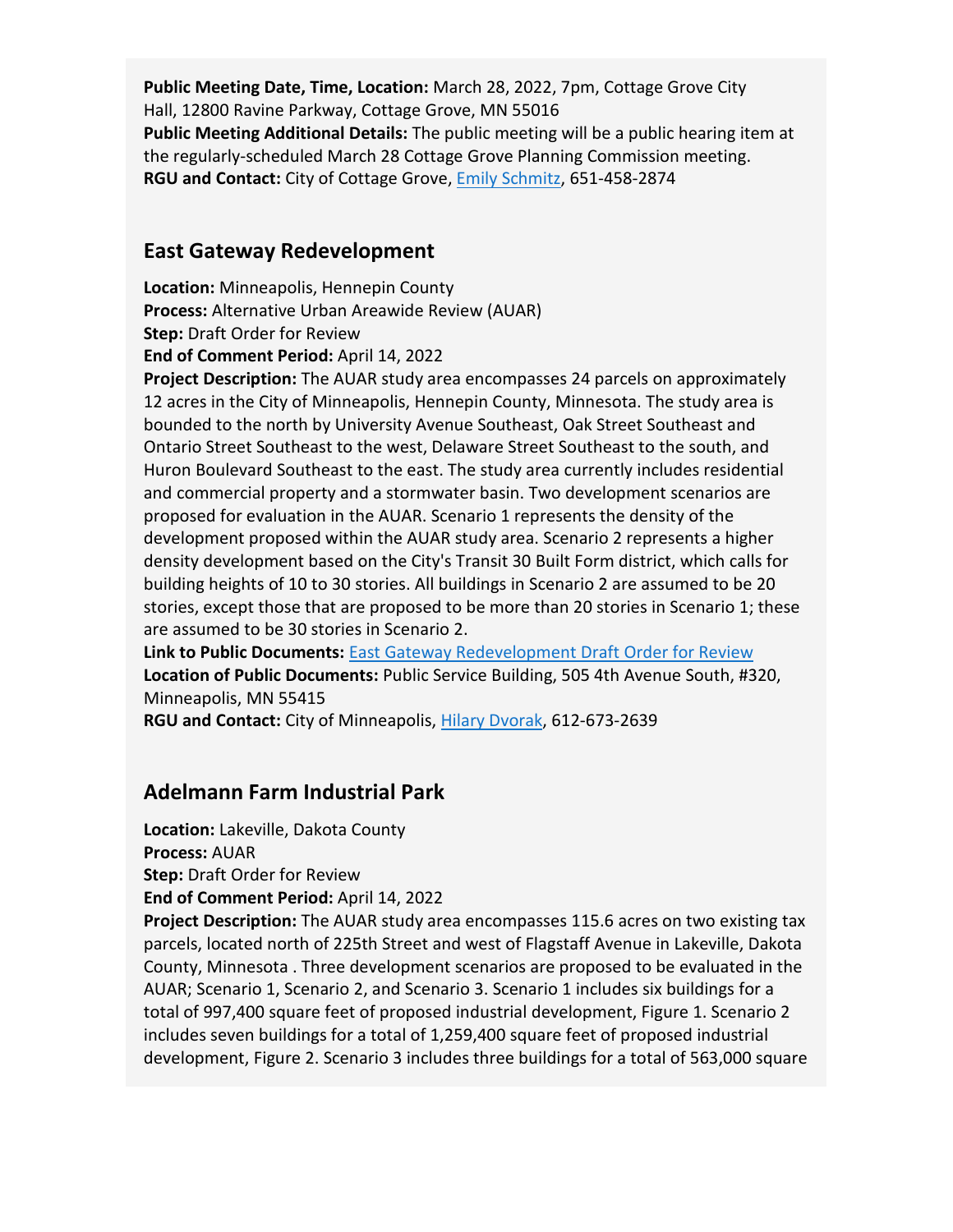feet of proposed industrial development. **Link to Public Documents:** [Adelmann Farm Industrial Park Draft Order for Review](https://gcc02.safelinks.protection.outlook.com/?url=https%3A%2F%2Fwww.lakevillemn.gov%2FDocumentCenter%2FView%2F10681%2FAdelmann-Farm-AUAR-Order-PDF&data=04%7C01%7CKatrina.Hapka%40state.mn.us%7C4ecb64fe56504cfd585008da06a43316%7Ceb14b04624c445198f26b89c2159828c%7C0%7C0%7C637829599679386853%7CUnknown%7CTWFpbGZsb3d8eyJWIjoiMC4wLjAwMDAiLCJQIjoiV2luMzIiLCJBTiI6Ik1haWwiLCJXVCI6Mn0%3D%7C3000&sdata=UkGA2r%2BCnAIY9eCB4KTuv1iuLvPHZTzbmizDg9CVt4g%3D&reserved=0) **Location of Public Documents:** Lakeville City Hall, 20195 Holyoke Ave, Lakeville, MN 55044 **RGU and Contact:** City of Lakeville, [Kati Bachmeyer,](mailto:kbachmayer@lakevillemn.gov) 952-985-4425

#### **Southern Shakopee**

**Location:** Shakopee, Scott County **Process:** AUAR **Step:** AUAR Adoption **RGU Decision:** Adequate **Record of Decision Date:** March 1, 2022 **Link to Public Documents:** [Southern Shakopee AUAR Adoption](https://gcc02.safelinks.protection.outlook.com/?url=https%3A%2F%2Fwww.shakopeemn.gov%2FHome%2FComponents%2FNews%2FNews%2F7857%2F&data=04%7C01%7CKatrina.Hapka%40state.mn.us%7C4ecb64fe56504cfd585008da06a43316%7Ceb14b04624c445198f26b89c2159828c%7C0%7C0%7C637829599679386853%7CUnknown%7CTWFpbGZsb3d8eyJWIjoiMC4wLjAwMDAiLCJQIjoiV2luMzIiLCJBTiI6Ik1haWwiLCJXVCI6Mn0%3D%7C3000&sdata=0%2FaSwR7p7N%2FqNvLCj%2FZ%2BCBUTZ22l7ddjdI4pOAMt%2BBQ%3D&reserved=0) **Location of Public Documents:** Shakopee City Hall, 485 Gorman Street, Shakopee, MN 55379 **RGU and Contact:** City of Shakopee, [Michael Kerski,](mailto:mkerski@shakopeemn.gov) 952-233-9346

## **South Loop District**

**Location:** Bloomington, Hennepin County

**Process:** AUAR

**Step:** AUAR Update Available

**End of Comment Period:** March 29, 2022

**Project Description:** An update to the South Loop District Alternative Urban Areawide Review, AUAR, has been prepared for review in accordance with Minnesota Rules 4410.3610. The AUAR was originally adopted in April 2002 and was updated in 2009, 2012, and 2017. The current AUAR update includes minor revisions to the development scenario to reflect up-to-date 2040 development forecasts and infrastructure modelling. The updated AUAR documents are available for public review and comment from March 15 through March 29, 2022 at[: www.blm.mn/auar](http://www.blm.mn/auar) or paper copies are available at: Bloomington City Hall, Community Development Department, 1800 W. Old Shakopee Road, Bloomington, MN; Penn-Lake Library, 8800 Penn Avenue S., Bloomington, MN; Oxboro Library, 8801 Portland Avenue S., Bloomington, MN. Written comments may be submitted to Julie Farnham, Senior Planner, at: 1800 W. Old Shakopee Road, Bloomington, MN 55431 or at [jfarnham@bloomingtonmn.gov.](mailto:jfarnham@bloomingtonmn.gov) **Link to Public Documents:** [South Loop District AUAR Update](https://gcc02.safelinks.protection.outlook.com/?url=https%3A%2F%2Fwww.bloomingtonmn.gov%2Fplan%2Fsouth-loop-auar&data=04%7C01%7CKatrina.Hapka%40state.mn.us%7C4ecb64fe56504cfd585008da06a43316%7Ceb14b04624c445198f26b89c2159828c%7C0%7C0%7C637829599679386853%7CUnknown%7CTWFpbGZsb3d8eyJWIjoiMC4wLjAwMDAiLCJQIjoiV2luMzIiLCJBTiI6Ik1haWwiLCJXVCI6Mn0%3D%7C3000&sdata=5nSR2q1avkS2cFmsAY13dycK57SCOT8oXrGdhf%2BQtlc%3D&reserved=0) **Location of Public Documents:** City of Bloomington - Community Development Department, 1800 W. Old Shakopee Road, Bloomington, MN 55431 **Public Meeting Date, Time, Location:** March 22, 2022, 6:30pm, Virtual (online) **Public Meeting Virtual Link:** [Informational Meeting](https://gcc02.safelinks.protection.outlook.com/?url=http%3A%2F%2Fwww.blm.mn%2Fauar&data=04%7C01%7CKatrina.Hapka%40state.mn.us%7C4ecb64fe56504cfd585008da06a43316%7Ceb14b04624c445198f26b89c2159828c%7C0%7C0%7C637829599679386853%7CUnknown%7CTWFpbGZsb3d8eyJWIjoiMC4wLjAwMDAiLCJQIjoiV2luMzIiLCJBTiI6Ik1haWwiLCJXVCI6Mn0%3D%7C3000&sdata=7x6hduJoQ6rbAS3hQdknxJs7ibnpal0LZOzaSPt5v5M%3D&reserved=0) **Public Meeting Additional Details:** Participants must register online to receive meeting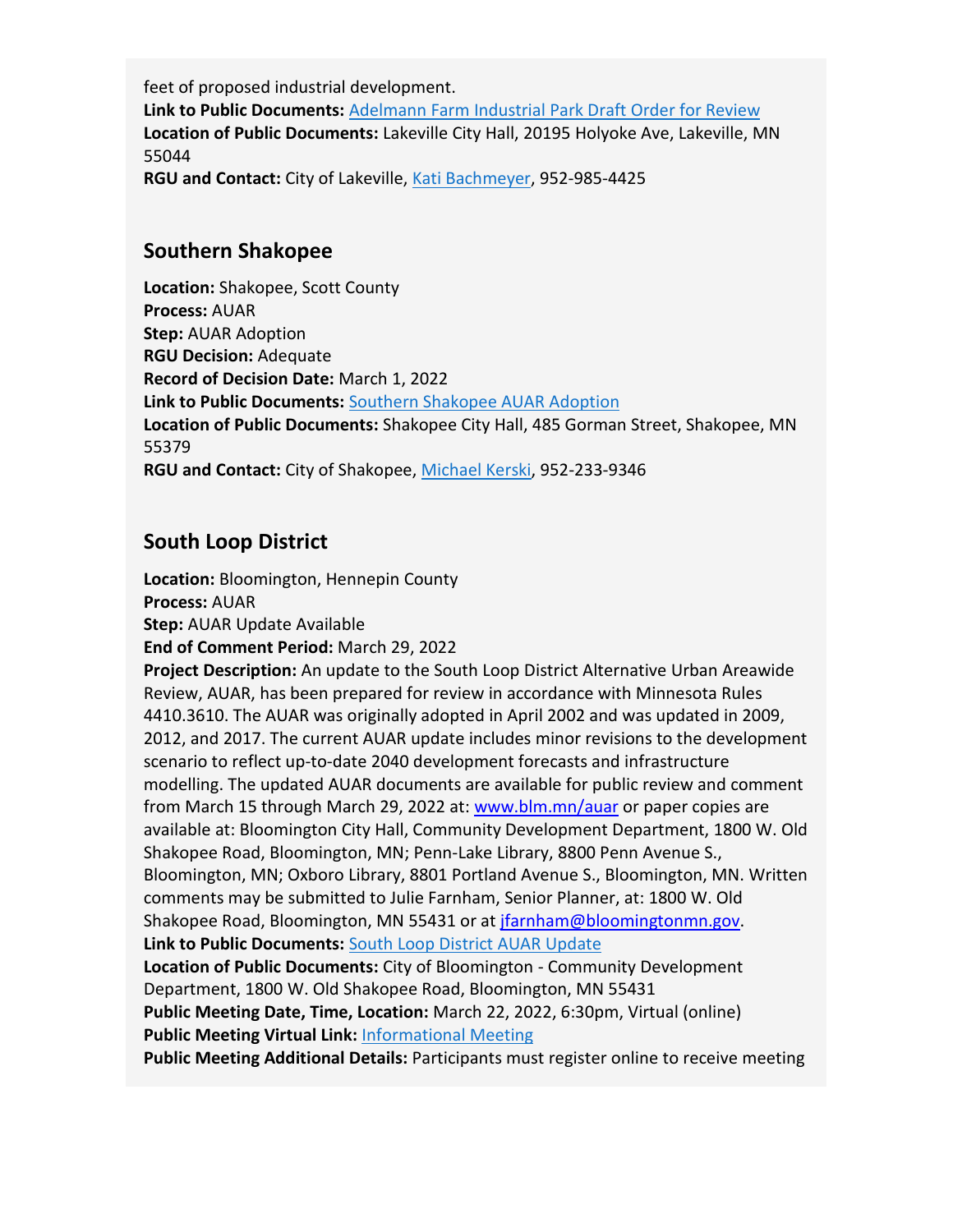access link. **RGU and Contact:** City of Bloomington, [Julie Farnham,](mailto:jfarnham@bloomingtonmn.gov) 952-563-4739

#### **Cottage Grove Business Park**

**Location:** Cottage Grove, Washington County **Process:** AUAR **Step:** AUAR Update Adoption **RGU Decision:** Adequate **Record of Decision Date:** March 2, 2022 **Link to Public Documents:** [Cottage Grove Business Park AUAR Update Adoption](https://gcc02.safelinks.protection.outlook.com/?url=https%3A%2F%2Fwww.cottagegrovemn.gov%2FDocumentCenter%2FView%2F2587%2FCottage-Grove-AUAR-Update%3FbidId%3D&data=04%7C01%7CKatrina.Hapka%40state.mn.us%7C4ecb64fe56504cfd585008da06a43316%7Ceb14b04624c445198f26b89c2159828c%7C0%7C0%7C637829599679386853%7CUnknown%7CTWFpbGZsb3d8eyJWIjoiMC4wLjAwMDAiLCJQIjoiV2luMzIiLCJBTiI6Ik1haWwiLCJXVCI6Mn0%3D%7C3000&sdata=nYSYCqTAJyWjGHTxlsKkeSJIG1iGkonKILqc7YnwB68%3D&reserved=0) **Location of Public Documents:** Cottage Grove City Hall, 12800 Ravine Parkway South, Cottage Grove, MN 55016 **RGU and Contact:** City of Cottage Grove, [Jennifer Levitt,](mailto:jlevitt@cottagegrovemn.gov) 651-458-2800

# *General Notices*

Notices published in this section may be required under Minnesota Statute or Rule.

## **Minnesota Department of Agriculture - Notification of Release of Genetically Engineered Organisms**

**Notice Description:** Bayer Crop Science filed a Notification for Release of a Genetically Engineered Organism with the Minnesota Department of Agriculture, MDA notification # 22-NO-06. Notification is for genetically modified CANOLA, pending USDA-APHIS Biotechnology Regulatory Services (BRS) approval for release in Application AUTH - 0000204874. The counties identified for release include the following: Benton- 3 sites with 20 acres/site, Freeborn-1 site with 20 acres. Project categories include HT (Herbicide Tolerance) and MG (Marker Gene). For additional information contact Denise Thiede.

**Contact:** [Denise Thiede](mailto:denise.thiede@state.mn.us), Minnesota Department of Agriculture, 625 Robert St N., St. Paul, MN 55155, 651-201-6531

## **Minnesota Department of Agriculture - Notification of Release of Genetically Engineered Organisms**

**Notice Description:** KWS Seeds, LLC filed a Notification for Release of a Genetically Engineered Organism with the Minnesota Department of Agriculture, MDA notification # 22-NO-07. Notification is for genetically modified CORN, pending USDA-APHIS